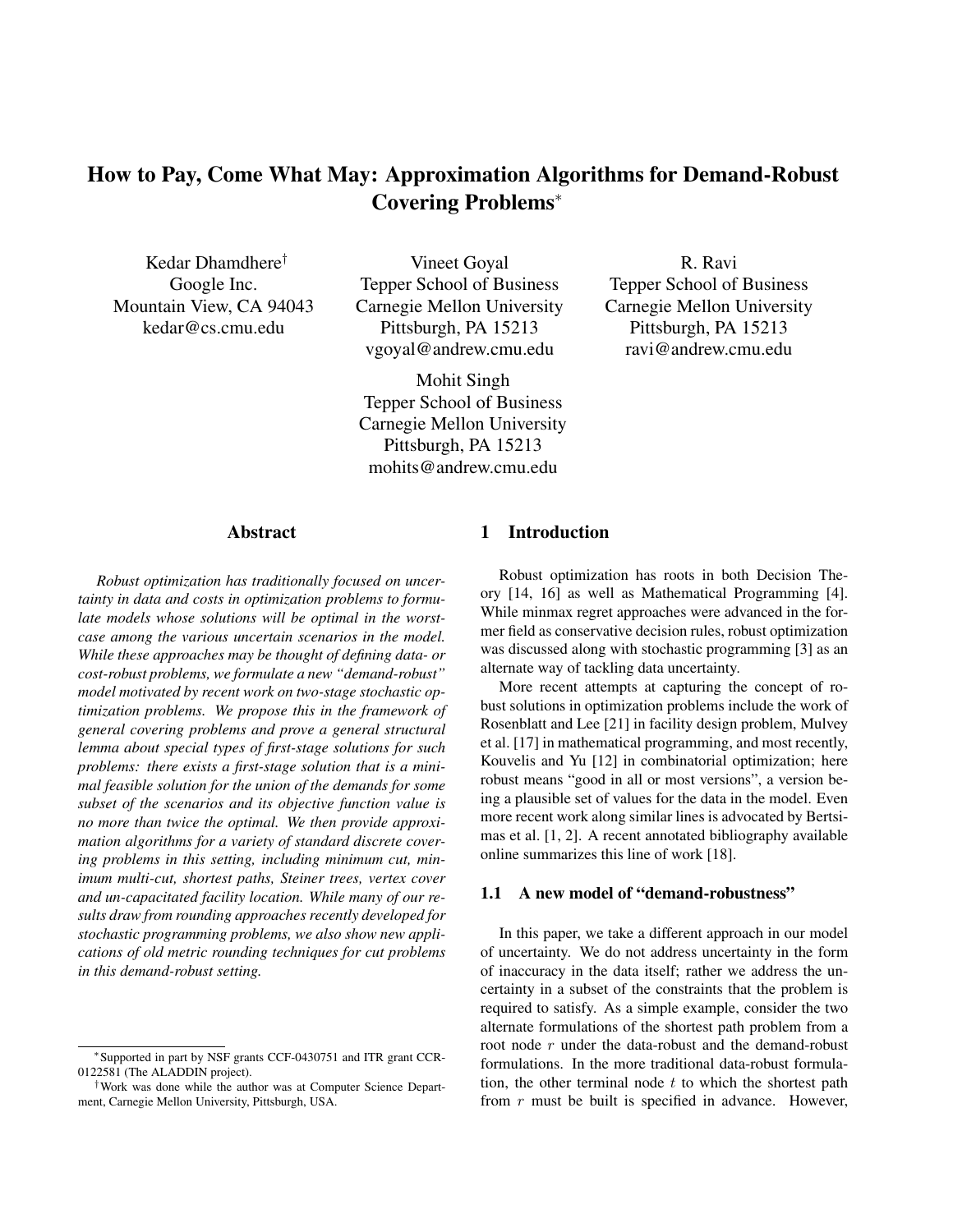the costs of the edges in the graph may change as stipulated either in a set of discrete scenarios, or by intervals within which each edge cost lies. The data-robust formulation models the problem of finding a path  $P$  from  $r$  to  $t$  such that over all possible settings of the data (edge-costs) among the scenarios, the maximum value of the cost of  $P$  is minimized by taking this path. In the demand-robust model we consider, the costs of edges are specified in advance. Each scenario now specifies which terminal  $t_k$  must be connected to  $r$  via the shortest path. Furthermore, in the scenario  $k$ specified by terminal  $t_k$ , all the edge costs are costlier by a specified factor  $\sigma_k$ . The problem is now modelled as one of choosing a few edges to buy today at the current specified (non-inflated) cost and then, for each scenario  $k$ , completing the current solution by adding more edges (at costs inflated by  $\sigma_k$ ) to form a path from r to  $t_k$ . The objective is to minimize the maximum value of the first stage costs plus the second stage completion costs over all possible scenarios k.

#### **1.2 Relation to Stochastic Programming**

The roots of our new model have strong links to the class of two-stage stochastic programming problems with recourse, for which some approximable versions were studied in recent work [9, 5, 11, 19, 23]. These two-stage models (e.g., from [9]) have a very similar structure: costs are specified today and the demands occurring tomorrow (along with their respective inflation factors) are specified by a probability distribution. The goal is to purchase some anticipatory part of the solution in the first stage so that the expected cost of the solution over all possible scenarios is minimized. While the expected value minimization is reasonable in a repeated decision-making framework, one shortcoming of this approach is that it does not sufficiently guard against the worst case over all the possible scenarios. Our demand-robust model for such problems is a natural way to overcome this shortcoming by postulating a model that minimizes this worst-case cost.

# **1.3 Model and Notation**

We define an abstract covering problem in the demandrobust two-stage model with finite number of scenarios. Let U be the universe of *clients* (or demand requirements), and let X be the set of *elements* that we can purchase. Every scenario is a subset of clients and is explicitly specified. Let  $S_1, S_2, \ldots, S_m \subset U$  be all the scenarios. For every scenario  $S_k$ , let  $sol(S_k)$  denote the sets in  $2^X$  which are feasible to cover  $S_i$ : the covering formulation require that  $A \subseteq B$  and  $A \in sol(S_k) \Rightarrow B \in sol(S_k)$ . The cost of an element  $x \in X$  in the first stage is  $c_0(x)$ . In the  $k^{th}$  scenario, it becomes costlier by a factor  $\sigma_k$  i.e.  $c_k(x) = \sigma_k c_0(x)$ . In the second stage, one of the scenarios is realized i.e. one of the subsets  $S_i$  materializes and the corresponding requirements need to be satisfied. Now, a feasible solution specifies the elements  $X_0$  to be bought in the first stage, and for each  $k$ , a set of elements  $X_k$  to be bought in the recourse stage if scenario  $k$  is realized, such that  $X_0 \cup X_k$  contains a feasible solution for client set  $S_k$ . The cost of covering scenario k is  $c_0(X_0) + c_k(X_k)$ . In the demand-robust two-stage problem, the objective is to minimize the maximum cost over all scenarios. Note that we pay for all the elements in  $X_0$  even though some of them may not be required in the solution for any one fixed scenario.

As an example, the demand-robust "rooted" min-cut problem has  $X =$  the edge set of an undirected graph, a specified root and each  $S_k$  specified by a terminal  $t_k$ .  $sol(S_k)$  is the set of all edge sets that separate  $t_k$  from r. As another example, in the demand-robust "rooted" Steiner tree problem, we have  $X =$  the edges of an undirected graph, a specified root r and each scenario  $S_k$  specified by a set of terminals  $\{t_1^k, t_2^k, \ldots\}$ . sol $(S_k)$  is the set of all edge<br>sets that connect all terminals  $f_k^k$ ,  $k$  and to the root r sets that connect all terminals  $\{t_1^k, t_2^k, \ldots\}$  to the root r.

#### **1.4 Results**

In this paper, we formulate demand-robust versions of commonly studied covering problems in optimization including minimum cut, minimum multi-cut, shortest paths, Steiner trees, vertex cover and un-capacitated facility location, and provide approximation algorithms for these problems. Our results are summarized in Figure 1. While many of our results draw from rounding approaches recently developed for stochastic programming problems, we also show new applications of old metric rounding techniques for cut problems in this demand-robust setting.

#### **1.5 Contributions**

One of the main contributions of this paper is to frame the demand-robust problems and show how this leads to interesting versions of well-studied problems in combinatorial optimization. In Section 2, we show how a natural LP formulation of the demand-robust version of the minimumcut problem can be rounded within a logarithmic factor using ideas for rounding multi-cut problems [8, 13]. In Section 3, we also show how a demand-robust version of the multi-cut problem can also be approximated using further ideas by taking care of a constant fraction of the demands per scenario in each iteration of an iterative method (also used in [13] for the feedback arc set problem). One of the unanticipated outcomes of these new algorithms for the demand-robust versions of the cut problems is that we get the same guarantees for the two-stage stochastic versions of these problems, thus giving first poly-logarithmic approximations for them as well (See Section 3.2).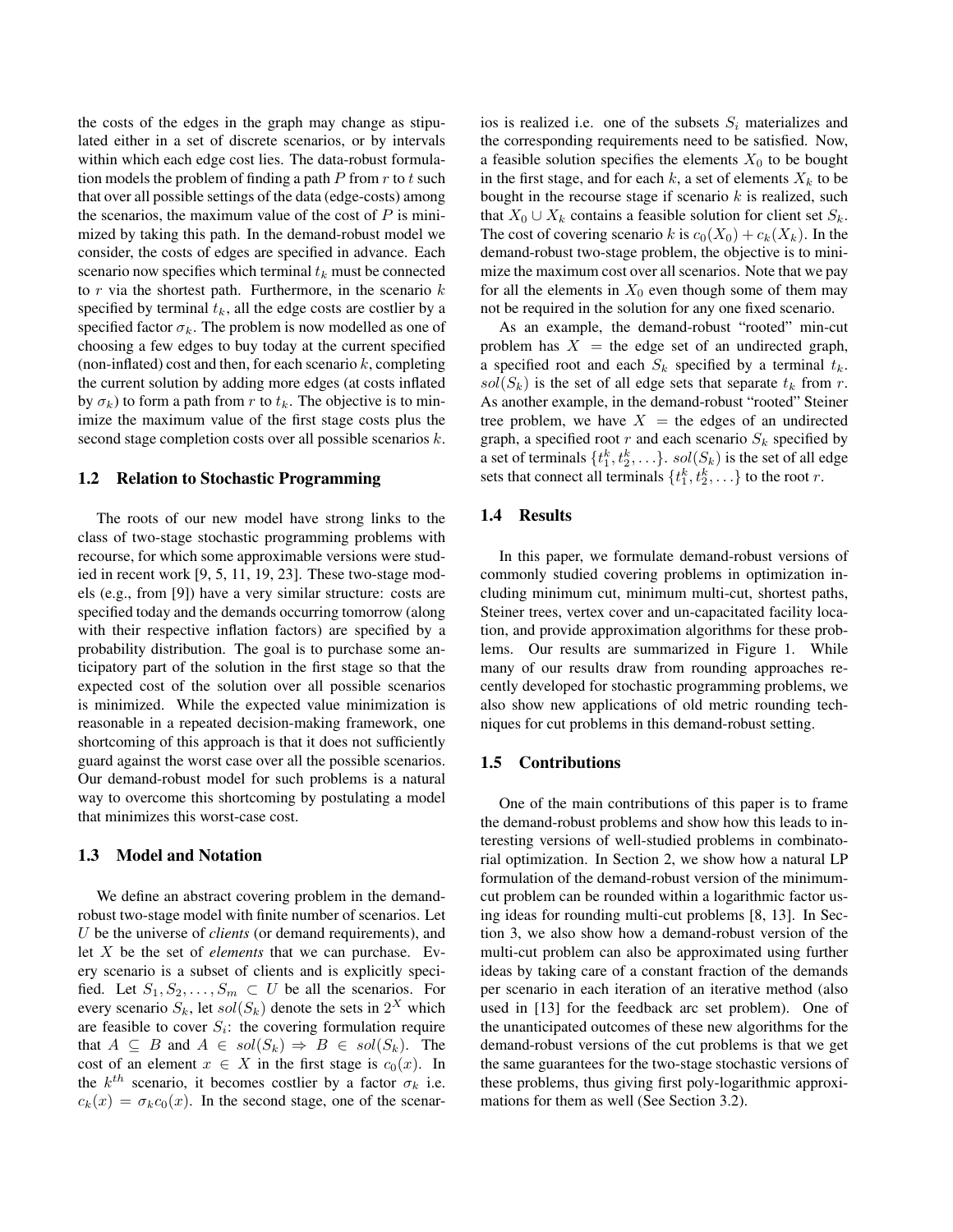| Problem                  | Deterministic Approximation | Stochastic Approximation    | Demand-robust Approximation |
|--------------------------|-----------------------------|-----------------------------|-----------------------------|
| <b>Steiner Tree</b>      | $1.55$ [20]                 | $3.55$ [9], $30$ [10]       | $30*$                       |
| Vertex Cover             | 2 (Primal-dual)             | 2 [19]                      | 4*                          |
| <b>Facility Location</b> | $1.52$ [15]                 | 5 [19], 3.04 [23]           | 5*                          |
| Min Cut                  |                             | $O(\log m)^*$               | $O(\log m)^*$               |
| Min Multi-Cut            | $O(\log r)$ [8]             | $O(\log rm \log \log rm)^*$ | $O(\log rm \log \log rm)^*$ |
|                          |                             |                             |                             |

**Figure 1.** *Result Summary .* <sup>∗</sup> *denotes results in this paper. In the table, m, n and r denote the number of scenarios, number of nodes and maximum number of pairs per scenario respectively.*

In Section 4, we prove a simple structural lemma about special classes of first-stage solutions to robust covering problems: Informally, this states that there is a first-stage solution that is a minimal feasible solution for the union of demands for a subset of the scenarios in the specification of the problem whose total cost is no more than twice that of the optimal. This result holds for a large class of covering problems including vertex cover, minimum (multi)cut, Steiner trees and facility location. However, in that section we mainly apply it to the robust Steiner tree problem to formulate a more structured LP relaxation which is the starting point for applying the methods in [10], finally giving us the constant-factor approximation result for robust Steiner trees.

In Section 5, we point out how techniques previously developed for two-stage stochastic problems that work by charging the first-stage and second-stage parts of the solution independently to the corresponding lower bounds in the relaxation to arrive at the final performance guarantee, can be used to derive analogous results for the robust versions of such problems. This remark applies to all covering problems addressed by Shmoys and Swamy [23] such as vertex cover and the rounding methods of Ravi and Sinha [19] for facility location.

Our paper opens up the investigation on a new class of robust models, and leaves much to be done in this area.

## **2 Robust Min-cut Problem**

**Problem Definition** We are given an undirected graph  $G = (V, E)$  with a root r. The  $k^{th}$  scenario consists of a single terminal  $t_k$ . Edge costs  $c_0(e)$  in the first stage and  $\sigma_k c_0(e)$  in the recourse stage if the  $k^{th}$  scenario is realized. Here  $\sigma_k$  is the inflation factor for the  $k^{th}$  scenario.

The objective is to find a set of edges  $E_0$  to be bought in the first stage and for each  $k$ , a set  $E_k$  to be bought in the recourse stage if scenario  $k$  is realized, such that removing  $E_0 \cup E_k$  from the graph G disconnects r from the terminal  $t_k$ . The objective is to minimize the maximum cost over all scenarios. The complexity of robust min-cut (as formulated above) is still open.

**Integer Program Formulation** We formulate an integer linear program for the problem as follows.

$$
\min_{\substack{z \\ (x^0 + x^k)(P) \geq 1}} \sum_{\substack{\geq \sum_e c_0(e) (x_e^0 + \sigma_k x_e^k) \\ x_e^k \in \{0, 1\}}} \forall k \\ \forall r \text{-} t_k \text{ path P}, \forall k \\ \forall e, k
$$

Relaxing the integrality constraints to  $x_e^k \geq 0$  gives us<br>linear programming relaxation. While the LP formulathe linear programming relaxation. While the LP formulation given here has an exponential number of constraints, it can be solved efficiently by the ellipsoid algorithm where the separation oracle is just a shortest path computation.

#### **2.1 Algorithm**

We start by solving the LP relaxation. Let  $\tilde{x}_e^0$  and  $\tilde{x}_e^k$  and  $\tilde{x}_e^k$ denote the values of the variables in the fractional optimal solution. Let  $LP_{\text{out}}$  denote the optimum value of the LP relaxation. To round the fractional LP solution, we use the region growing technique of Garg et al. [8]. We would like to stress that the notion of *volume* used here is different from the LP volume used in [8]. Moreover, in our problem the LP gives a different metric on the graph for each scenario.

We start by making a copy of the graph  $G = (V, E)$  for the first stage and all the second stage scenarios. We denote the copies by  $G_0, G_1, \ldots, G_m$ . Edge e costs  $c_0(e)$  in the graph  $G_0$  and  $\sigma_k c_0(e)$  in the graph  $G_k$ . First we give some notation to use in our algorithm description. Let  $dist_k$  be the shortest path metric defined by the following lengths on the edges:  $l_k(e) = \tilde{x}_e^0 + \tilde{x}_e^k$ ,  $\forall e \in E$ . Let  $B_k(t_k, \rho)$  denote a ball of radius  $\rho$  around the terminal  $t_k$  in the metric distinga ball of radius  $\rho$  around the terminal  $t_k$  in the metric  $dist_k$ . We define the volume  $V_k(t_k, \rho)$  of the ball as

$$
V_k(t_k, \rho) := \frac{\text{LP}_{\text{opt}}}{m} + \sum_{e \in B_k(t_k, \rho)} c_0(e)(\tilde{x}_e^0 + \tilde{x}_e^k)
$$

$$
+ \sum_{e \in \delta(B_k(t_k, \rho))} c_0(e)(\rho - dist_k(t_k, e))
$$

Here  $dist_k(t_k, e)$  denotes the metric distance between  $t_k$  and the closer endpoint of edge e. Note that the volume  $V_k(t_k, \rho)$ , for any  $\rho$ , is not same as the LP volume.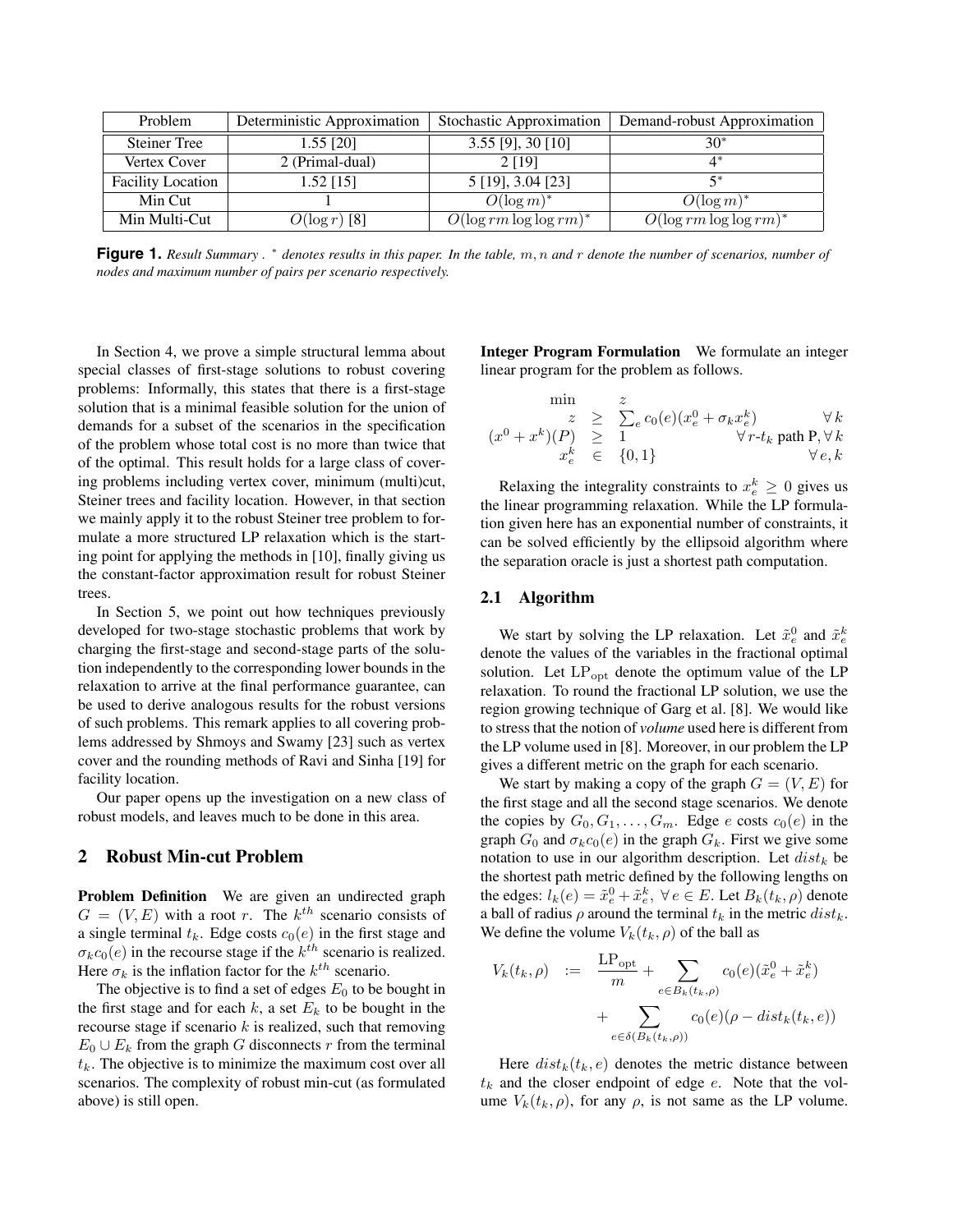**Algorithm Robust-Min-cut**

- 1. Let  $G_0, G_1, \ldots, G_m$  be copies of  $G = (V, E)$ . Initialize  $E_0, E_1, \ldots, E_k \leftarrow \phi$ .
- 2. Repeat the following:
	- (a) Find a terminal  $t_k$  that is connected to r in the graph  $G_k \cap G_0 = (V, E \setminus (E_0 \cup E_k)).$
	- (b) Find a radius  $\rho \leq 1/2$  for which  $V_k(t_k, \rho)/C_k(t_k, \rho)$  is minimum.

(c) If 
$$
V_k^0(t_k, \rho) \ge \frac{1}{2}V_k(t_k, \rho)
$$
,  
\n•  $E_0 \leftarrow E_0 \cup \delta(B_k(t_k, \rho))$   
\n• Remove  $\delta(B_k(t_k, \rho))$  from  $G_0$ .  
\nElse  $V_k^1(t_k, \rho) > \frac{1}{2}V_k(t_k, \rho)$ ,  
\n•  $E_k \leftarrow E_k \cup \delta(B_k(t_k, \rho))$ 

• Remove 
$$
\delta(B_k(t_k, \rho))
$$
 from  $G_k$ .



However, it is bounded above by  $LP_{\text{opt}}$ , which facilitates Claim 2.1. We split the volume among first and recourse stage contributions as being the part of the volume contributed by first-stage and second-stage variables respectively.

$$
V_k^0(t_k, \rho) = \frac{\text{LP}_{\text{opt}}}{m} + \sum_{e \in B_k(t_k, \rho)} c_0(e) \tilde{x}_e^0
$$
  
+ 
$$
\sum_{e \in \delta(B_k(t_k, \rho))} c_0(e) (\min\{\rho - dist_k(t_k, e), \tilde{x}_e^0\})
$$

and

$$
V_k^1(t_k, \rho) = \sum_{e \in B_k(t_k, \rho)} c_0(e) \tilde{x}_e^k + \sum_{e \in \delta(B_k(t_k, \rho))} c_0(e) (\max\{0, \rho - dist_k(t_k, e) - \tilde{x}_e^0\})
$$

Observe that  $V_k^0(t_k, \rho) + V_k^1(t_k, \rho) = V_k(t_k, \rho)$ . We define the cost of the edges crossing the boundary of the ball as  $C_k(t_k, \rho) := \sum_{e \in \delta(B_k(t_k, \rho))} c_0(e).$ 

**Claim 2.1** *The analysis technique of Garg et. al [8] can be used to show that there exists a radius*  $\rho < 1/2$  *such that the following holds in the step 2b of the above algorithm:*

$$
C_k(t_k, \rho) \le 2\log m \cdot V_k(t_k, \rho). \tag{2.1}
$$

We will show that the total cost paid in any scenario is at most  $4 \log m \cdot \text{LP}_{\text{opt}}$ . We argue about the cost of the first stage solution and the cost in the recourse stage respectively in the next two lemmas.

**Lemma 2.2** *Cost of the edges*  $E_0$  *is at most*  $4 \log m$  $(LP_{opt} + \sum_{e} c_0(e)\tilde{x}_{e}^0).$ 

**Proof:** In the algorithm, we include the edges  $\delta(B_k(t_k, \rho))$ in  $E_0$  when  $2V_k^0(t_k, \rho) \ge V_k(t_k, \rho)$ . Therefore, the cost of the edges of  $\delta(R, (t_k, \rho))$  is bounded above by  $\Lambda \log m$ . the edges of  $\delta(B_k(t_k, \rho))$  is bounded above by  $4 \log m$ .  $V_k^0(t_k, \rho)$ . In other words, each unit of volume inside<br>B.  $(t_k, \rho)$  gets a charge of  $\Lambda \log m$ . Since we remove the  $B_k(t_k, \rho)$  gets a charge of  $4 \log m$ . Since we remove the ball  $B_k(t_k, \rho)$  from graph  $G_0$ , each edge in  $G_0$  is charged at most once. Therefore the total cost of edges in  $E_0$  is bounded by

$$
c(E_0) \leq 4 \log m \sum_k V_k^0(t_k, \rho)
$$
  
 
$$
\leq 4 \log m (\mathop{\rm LP}_{\rm opt} + \sum_e c_0(e) \tilde{x}_e^0).
$$

**Lemma 2.3** *Cost of the edges*  $E_k$  *is at most*  $4 \log m$  ·<br> $\sum_{k} \sigma_k c_k (e) \tilde{\sigma}^k$  $\sum_{e} \sigma_k c_0(e) \tilde{x}_e^k$ .

**Proof:** Note that the only time we include edges in  $E_k$  is when  $V_k^1(t_k, \rho) > \frac{1}{2} V_k(t_k, \rho)$ . Buying edge e in  $G_k$  costs  $\sigma_k$ , times higher. Therefore the costs of the edges in  $F_k$  can  $\sigma_k$  times higher. Therefore the costs of the edges in  $E_k$  can be bounded as follows:

$$
c(E_k) \leq \sigma_k C_k(t_k, \rho) \leq 4 \log m \cdot \sigma_k V_k^1(t_k, \rho)
$$
  
 
$$
\leq 4 \log m \sum_{e} \sigma_k c_0(e) \tilde{x}_e^k.
$$

**Theorem 2.4** *The Algorithm Robust-Min-Cut produces an* <sup>O</sup>(log <sup>m</sup>)*-approximate solution to the robust min-cut problem.*

**Proof:** Using Lemmas 2.2 and 2.3 the total cost of any scenario  $k$  can be bounded as follows:

$$
c(E_0) + c(E_k) \le 4 \log m \left( LP_{\text{opt}} + \sum_e c_0(e) (\tilde{x}_e^0 + \sigma_k \tilde{x}_e^k) \right)
$$
  

$$
\le 8 \log m \cdot LP_{\text{opt}}
$$

Therefore the maximum cost over all scenarios is  $O(\log m) L P_{\text{opt}}$  as well.

#### **2.2 Robust Min-cut in Trees**

In the special case when the input graph  $G$  is a tree, we give a polynomial time exact algorithm for the robust mincut problem. The algorithm uses the following fact crucially: if a terminal  $t_k$  is not separated from the root r by the first stage solution, then we need to buy only one edge in the  $k^{th}$  scenario in the recourse stage.

**Theorem 2.5** *There is a polynomial-time exact algorithm for the robust min-cut problem on a tree.*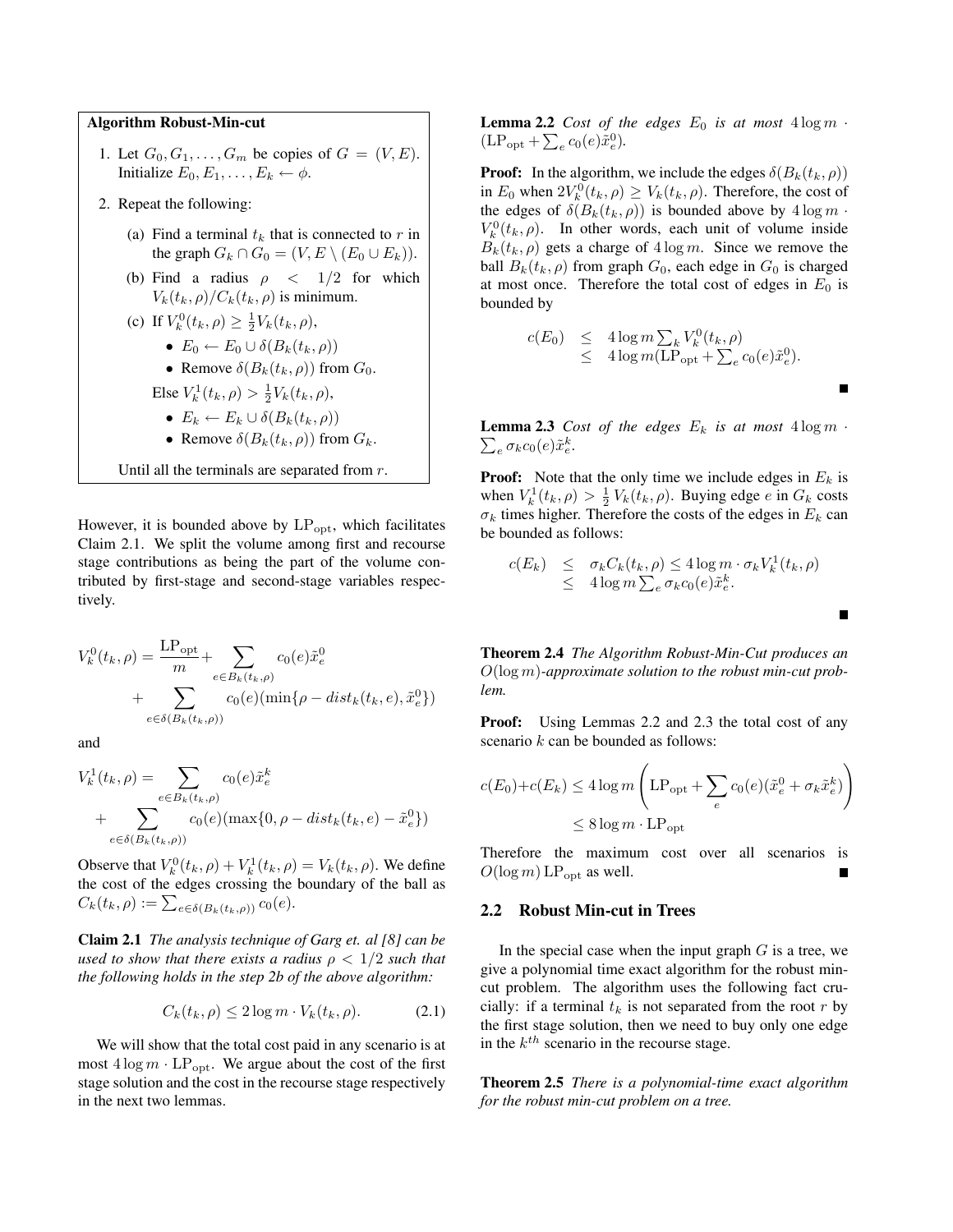**Proof:** The algorithm for robust min-cut on trees is as follows. "Guess"  $c$  to be the maximum second-stage cost of an edge to be cut in recourse stage. Since for each terminal, we need to remove only a single edge to separate it from the root, there are  $m$  choices for this maximum cost  $(m \text{ is } 1)$ the number of scenarios). All terminals  $t_k$ , that have firststage min-cut cost less than  $\frac{c}{\sigma_k}$  are cut in the recourse stage. The rest of the terminals are separated from the root by a minimum cost cut in the first stage.

One of the guesses of  $c$  is the correct one, for which we will find a solution that pays at most  $c$  in the recourse stage. Furthermore, the first stage min-cut cost for every terminal  $t_k$  that is cut in the first stage by this solution is greater than  $\frac{c}{\sigma_k}$ . Thus, any optimal solution separates  $t_k$  from the root in the first stage. Hence, the algorithm returns an optimal solution.

### **3 Robust Multi-cut**

The robust multi-cut problem is a generalization of the robust min-cut problem. The problem is defined on a graph  $G = (V, E)$ . Here the  $k^{th}$  scenario consists of pairs of terminals  $\{(s_1^k, t_1^k), (s_2^k, t_2^k), \ldots\}$ . We want to find a set of edges  $F_0$  to buy in the first stage and  $F_1$  to buy in the reedges  $E_0$  to buy in the first stage and  $E_k$  to buy in the recourse stage if scenario k is materialized such that  $E^0 \cup E^k$ separates each of the pairs  $\{(s_1^k, t_1^k), (s_2^k, t_2^k), \ldots\}$ . Edge e costs  $c_0(e)$  in the first stage and  $\sigma_k c_0(k)$  in the scenario k of the recourse stage. The objective is to minimize the maximum cost over all scenarios.

We first describe an  $O(\log^2 rm)$  algorithm for robust<br>lti-cut problem where r is the maximum number of pairs multi-cut problem, where  $r$  is the maximum number of pairs in any scenario. The algorithm is similar to the one for robust min-cut.

We formulate an integer linear program for the robust multi-cut problem as follows.

$$
\begin{array}{rcll} \min & z & & \\ & z & \geq & \sum_e (c_0(e) x_e^0 + \sigma_k c_0(e) x_e^k) & \forall \, k \\ (x^0 + x^k) (P) & \geq & 1 & \forall \, s_i^k - t_i^k \text{ paths } {\bf P}, \forall \, k, i \\ & x_e^k & \in & \{0,1\} & \forall \, e, k \end{array}
$$

Relaxing the integrality constraints to  $x_e^k \geq 0$  gives us<br>
I P relaxation Let  $\tilde{x}^0$  and  $\tilde{x}^k$  denote the optimal fracthe LP relaxation. Let  $\tilde{x}_{e}^{0}$  and  $\tilde{x}_{e}^{k}$  denote the optimal fractional solution. The rounding procedure is similar to the tional solution. The rounding procedure is similar to the rounding procedure for robust min-cut. As before, we maintain m graphs  $G_1, G_2, \ldots, G_m$ , one for each scenario. We also maintain  $G_0$  for the first stage solution. Each of these graphs are initialized as copies of  $G = (V, E)$ . However, we need to modify the ball growing procedure. In robust min-cut problem, when a boundary of a ball  $B_k(t_k, \rho)$  is removed from the graph  $G_0$ , there are no terminal pairs left inside the ball. This property no longer holds for the robust multi-cut problem. Therefore, we recursively apply the algorithm inside each component of the graph formed after removing the boundary. We give a sketch of the algorithm here.

We find disjoint balls  $B_k(s_i^k, \rho)$  and  $B_k(t_i^k, \rho')$  around<br>and  $t^k$  respectively. The radii  $a, a' \le 1/4$  are cho $s_i^k$  and  $t_i^k$  respectively. The radii  $\rho, \rho' \leq 1/4$  are cho-<br>sen such that the cost of the edges crossing the boundsen such that the cost of the edges crossing the boundary of a ball is within  $O(\log rm)$  factor of the volume inside the ball. If  $V_k^1(s_i^k, \rho) \geq \frac{1}{2} V_k(s_i^k, \rho)$  then we include  $\delta(R, (s_i^k, \rho))$  in the edge set  $F_k$  and remove  $\delta(R, (s_i^k, \rho))$  $\delta(B_k(s_i^k, \rho))$  in the edge set  $E_k$  and remove  $\delta(B_k(s_i^k, \rho))$ <br>from the graph  $G_k$ . Else if  $V^1(t^k, \rho') \geq 1 V_k(t^k, \rho')$  infrom the graph  $G_k$ . Else if  $V_k^1(t_i^k, \rho') \geq \frac{1}{2} V_k(t_i^k, \rho')$  in-<br>clude  $\delta(B_i(t_i^k, \rho'))$  in Equation properties  $\delta(B_i(t_i^k, \rho'))$  from clude  $\delta(B_k(\bar{t}_i^k, \rho'))$  in  $E_k$  and remove  $\delta(B_k(\bar{t}_i^k, \rho'))$  from the graph  $G_k$ .

Otherwise, consider the number of unseparated terminal pairs (from all scenarios) in  $B_k(s_k^k, \rho)$  and  $B_k(t_k^k, \rho')$ . As-<br>sume without loss of generality  $B_k(s_k^k, \rho)$  is the ball with sume without loss of generality,  $B_k(s_k^k, \rho)$  is the ball with smaller number of unsensated terminal pairs. We include smaller number of unseparated terminal pairs. We include the edges  $\delta(B_k(s_i^k, \rho))$  in  $E_0$  and remove  $\delta(B_k(s_i^k, \rho))$ <br>from  $G_0$ . We run the algorithm recursively inside each of from  $G_0$ . We run the algorithm recursively inside each of the components formed.

This algorithm is similar to the divide-and-conquer algorithm for Feedback Arc Set problem due to Leighton and Rao [13]. It divides the graph  $G_0$  in various components and recurses inside each component. In order to bound the approximation factor of the algorithm, we need to prove that the depth of the recursion tree is small and the algorithm pays only a small cost at each level of the recursion.

**Lemma 3.1** *Depth of the recursion of the above algorithm is bounded by* log (rm)*.*

**Proof:** Each time our algorithm makes a recursive call, the number of terminal pairs inside the ball is at most half as many as the total number of terminal pairs in all scenarios. Since the total number of terminal pairs we started with is bounded by rm, the recursion depth is at most  $\log_2 rm$ .

Using an argument similar to that of Lemma 2.2 we can bound the cost of the algorithm paid for edges in  $G_0$  as follows.

**Lemma 3.2** *In each level of recursion, each unit of volume in the graph*  $G_0$  *gets a charge of*  $O(\log rm)$ *.* 

**Theorem 3.3** *There is a polynomial-time*  $O(\log^2 rm)$ -<br>*annroximation algorithm for the robust multi-cut problem approximation algorithm for the robust multi-cut problem.*

**Proof:** Each unit of volume in the graph  $G_k$  is charged at most once and receives a charge of  $O(\log rm)$ . On the other hand, each unit of volume in the graph  $G_0$  gets a charge of  $O(\log rm)$  for  $O(\log rm)$  levels of recursion. Therefore the total cost paid by the algorithm for edges in  $G_0$  is  $O(\log^2 rm \cdot OPT)$ , where OPT is the optimum<br>value of the IP relaxation. Hence, the total cost paid in value of the LP relaxation. Hence, the total cost paid in any scenario is  $O(\log^2 rm \cdot OPT) + O(\log rm \cdot OPT) = O(\log^2 rm \cdot OPT)$  $O(\log^2 rm \cdot OPT).$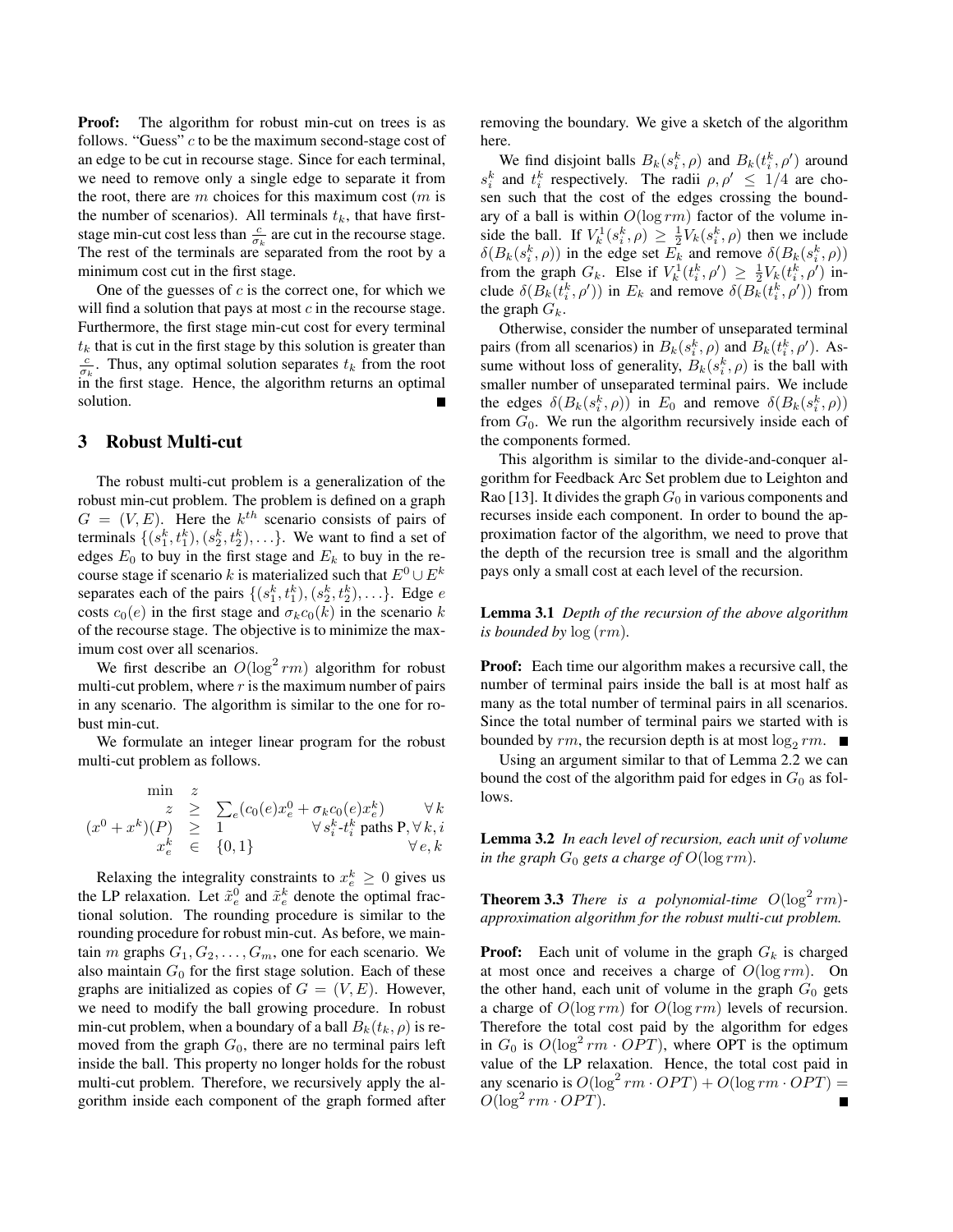#### **3.1 Improved approximation**

We now show how to improve the approximation factor to  $O(\log rm \log \log rm)$  using the ideas from [6, 7, 22]. We modify our divide-and-conquer algorithm as follows. For a terminal  $s_i^k$ , we find a ball  $B_k(s_i^k, \rho)$  such that  $C_k(s_i^k, \rho) \leq V_k(s_i^k, \rho) \cdot A \log(V_k/V_k(s_i^k, \rho)) \log \log V_k$  $C_k(s_i^k, \rho) \leq V_k(s_i^k, \rho) \cdot 4 \log(V_k/V_k(s_i^k, \rho)) \log \log V_k$ <br>where  $V_i = \sum_{k=0}^{N} c_k^0(s_i^k, \rho)$  is the total volume. The analwhere  $V_k = \sum_e c_e^0 (x_e^0 + x_e^k)$  is the total volume. The anal-<br>vsis technique from [6] shows that such a radius e exists ysis technique from [6] shows that such a radius  $\rho$  exists.

To bound the total cost of the algorithm, we note that each unit of volume in the recourse stage graph  $G_k$  gets a charge of  $O(\log rm)$  log log rm) at most once. On the other hand each unit of volume in graph  $G_0$  gets charged multiple times. Given a graph  $G$  and solution to robust multi-cut problem  $(x^0, x^1, \ldots, x^m)$ , let the total first stage volume of graph  $G: V_a = \sum_{n=0}^{\infty} x^0$ . Also, let  $cost(V_a)$  denote the cost graph  $G, V_0 = \sum_e c_e^0 \cdot x_e^0$ . Also, let  $cost(V_0)$  denote the cost of the first stage solution constructed by the above recursive of the first stage solution constructed by the above recursive solution with total first stage volume  $V_0$ . We bound the cost paid using the following recurrence relation:

 $cost(V_0) \leq cost(V_k^0(s_i^{\bar{k}}, \rho)) + cost(V_0 - V_k^0(s_i^k, \rho)) +$ <br>  $4 \log(V_1/V_1(s_i^k, \rho)) \log \log V_1 \cdot V_1^0(s_i^k, \rho)$  $4\log\left(\frac{V_k}{V_k(s_i^k,\rho)}\right)\log\log V_k\cdot V_k^0(s_i^k,\rho).$ <br>Solving this recurrence, we get that the c

Solving this recurrence, we get that the cost paid for the first stage edges is  $O(V_0 \cdot \log rm \log \log rm)$ . Hence the total cost paid by the algorithm is bounded by  $O(\log rm \log \log rm) \cdot \text{LP}_{\text{opt}}$  which proves the following theorem.

**Theorem 3.4** *There exists a* <sup>O</sup>(log rm log log rm)*- approximation to the robust multi-cut problem.*

### **3.2 Stochastic Min-Cut and Multi-Cut**

The stochastic min-cut problem is defined as follows: We are given a graph  $G = (V, E)$  with a cost function  $c_0$ on the edges and a root node  $r$ . We are also given a collection  $S_1, \ldots, S_m$  of m scenarios with  $p_k$  being the probability of occurrence of scenario  $S_k$ . For each scenario  $S_k$ , there exists a node  $t_k$  and we demand that r and  $t_k$  must be separated if scenario  $S_k$  appears in the recourse stage. Edge e costs  $c_0(e)$  in the first stage and  $\sigma_k c_0(e)$  if scenario  $S_k$  appears in the recourse stage. The objective function to minimize the sum of the first-stage cost and the expected recourse stage cost. Stochastic multi-cut is similarly defined to be the stochastic counterpart of robust multi-cut problem.

We show that a simple modification to the approximation algorithms for robust min-cut and multi-cut yields approximation algorithms for the stochastic version of the problems with same performance guarantees.

The region growing argument is not directly applicable to the stochastic min-cut problem for the following reason: the "volume"  $V$  of a ball defined in the proof of robust mincut is different from the cost of the LP solution in the ball unlike the algorithm of Garg et al. [8] for the deterministic multi-cut. In the case of robust min-cut or multi-cut, the volume is bounded by cost of the  $LP$  solution. Thus, we could claim that there exists a radius  $\rho \leq \frac{1}{2}$  such that the cost of the cut  $C_k(t_k, \rho)$  is at most  $O(\log m) \cdot V_k(t_k, \rho)$  in the robust min-cut problem. But this is not true in the case of stochastic min-cut problem. Here, we do some preprocessing before applying the region growing argument.

For all scenarios in  $S := \{i \mid \sigma_i p_i \leq \frac{1}{m^2}\}$ , we introduce the constraint in the  $LP$  that cut for these scenarios will be completely a recourse stage solution. We claim that this transformation does not affect the optimum solution by a large factor: in an optimum solution if we buy all the first stage edges helping scenarios in  $S$  during the recourse stage as well, the extra edges bought incur a cost of at most  $\sum_{i \in S} \sigma_i p_i \cdot OPT \leq \frac{|S|}{m^2} OPT \leq \frac{OPT}{m}$ . Hence, we can ignore these scenarios while constructing our first stage solution.

Now, when we apply the region growing algorithm for the rest of the scenarios. The total volume in the graph is at most  $V = \sum_k \sum_e c_0(e)(x_e^0 + x_e^k)$ . The cost of the LF solution is at least

$$
\sum_{k,e} c_0(e)(x_e^0 + \sigma_k p_k x_e^k) \ge \sum_{\substack{k,e\\ m^2}} c_0(e)(x_e^0 + \frac{1}{m^2} x_e^k)
$$
  
 
$$
\ge \frac{1}{m^2} \sum_{k,e} c_0(e)(x_e^0 + x_e^k)
$$

Hence,  $V \n\leq m^2 \cdot c(LP)$ . Now, we can show using the techniques of Garg et al. [8] that there exists a radius  $\rho \leq \frac{1}{2}$ such that  $C_k(t_k, \rho) \leq 4 \log m \cdot V_k(t_k, \rho)$ . Hence, by running the same algorithm described above for the robust min-cut losing an extra factor of 2, we obtain the following theorem.

**Theorem 3.5** *There exists a polynomial time algorithm which returns an* <sup>O</sup>(log <sup>m</sup>) *approximate solution to the stochastic min-cut problem.*

A similar transformation for the stochastic multi-cut problem will yield the following theorem.

**Theorem 3.6** *There exists a polynomial time algorithm which returns an* <sup>O</sup>(log rm log log rm) *approximate solution to the stochastic multi-cut problem.*

# **4 Special types of first-stage solutions and Steiner trees**

In this section, we prove that for any robust two-stage problem there is an approximate first stage solution with a special structure: it is a minimal feasible solution for a subset of scenarios and can be without much cost overhead extended to a complete solution in the second stage. We use this structural result to obtain a constant factor approximation for the robust Steiner tree problem.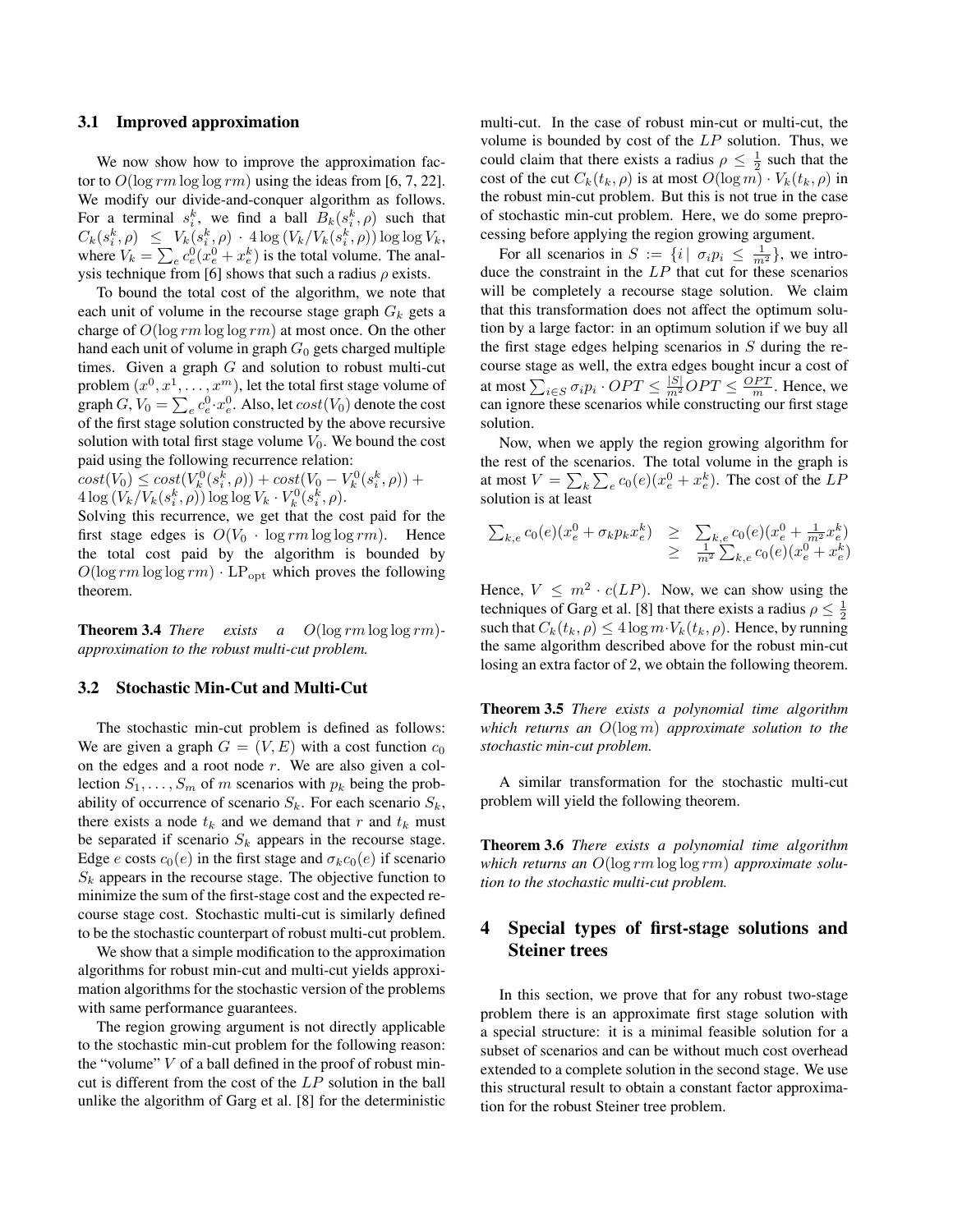## **4.1 A Structural Lemma for the First Stage Solution**

**Lemma 4.1** *Given any problem* Π *in the robust two-stage model, there exists a first stage solution*  $X_0$  *and a subset*  $S \subseteq \{S_1,\ldots,S_m\}$  of scenarios, such that  $\tilde{X}_0$  is a minimal *feasible solution for scenarios in* S*. Furthermore, it can be extended to a solution for the remaining scenarios in the second stage and the cost of the final solution is at most* 2 · OPT*.*

**Proof:** Consider an optimal integral solution to the robust problem : let  $X_0^*$  be the first stage solution and  $X_i^*$  be the recourse stage solution in scenario *i*. Also, let  $X_{0i}^*$  be the part of first stage solution used in scenario  $i$  i.e. it is a minimal subset of  $\overline{X_0^*}$  such that  $X_{0i}^* \cup X_i^*$  is a feasible solution for scenario i. We construct an alternate first stage solution  $\tilde{X}_0$ , such that it is a union of feasible solutions for a subset of scenarios.  $\tilde{X}_0$  will contain elements from the optimal first stage solution  $X_0^*$ , and also from the optimal recourse stage solutions  $X_1^*, \ldots, X_m^*$ . Let A denote the elements of  $X_0^*$  in  $\tilde{X}_0$ . We construct  $\tilde{X}_0$  as follows.

1. Initialize  $A \leftarrow \phi$  and  $B \leftarrow \phi$ .

- 2. For each scenario  $i = 1, 2, \ldots, m$ , repeat the following
	- (a)  $X'_{0i} = X^*_{0i} \setminus A$ .
	- (b) If  $c_0(X'_{0i}) \ge c_0(X_i^*)$ , then  $A \leftarrow A \cup X'_{0i}$ <br>and  $B \leftarrow B \cup X_i^*$ .

$$
\mathbf{3.} \ \tilde{X_0} \leftarrow A \cup B.
$$

Our new first stage solution  $\tilde{X}_0 = A \cup B$ . Note that  $A \subseteq X_0^*$ . Therefore,  $c_0(A) \leq c_0(X_0^*)$ . Also, all elements in  $B$  are charged to disjoint parts of  $A$ . Thus, by construcin  $B$  are charged to disjoint parts of  $A$ . Thus, by construction  $c_0(B) \leq c_0(A)$  which implies  $c_0(\tilde{X}_0) \leq 2 \cdot c_0(X_0^*)$ .<br>Clearly  $\tilde{X}_0$  is a feasible solution for a subset of scenarios Clearly,  $X_0$  is a feasible solution for a subset of scenarios and it is minimal due to optimality of  $X_0^*, X_1^*, \ldots, X_m^*$  and the minimality of  $X_{0i}^*$  for each i. Furthermore, we claim that  $X_0$  can be extended to a feasible solution for all scenarios in the second stage such that the cost of final solution is at most  $2 \cdot OPT$ .

Consider some scenario which is not covered in the first stage by  $X_0$ , say i. This implies that when scenario i was considered in the above sequence,  $c_0(X_{0i}') < c_0(X_i^*)$ .<br>Thus, we can buy  $X'$  in the recourse stage and charge it. Thus, we can buy  $X_{0i}'$  in the recourse stage and charge it to the cost of  $X_i^*$ . Let the new recourse stage solution be  $\tilde{X}_i = X_i^* \cup (\tilde{X}_{0i} \setminus A)$ . Hence,  $c_i(\tilde{X}_i) \leq 2 \cdot c_i(X_i^*)$  as  $c_i(x) = \sigma_i \cdot c_0(x)$ . Thus, the final cost of the new solution is

$$
\max_{i} \{c_0(\tilde{X}_0) + c_i(\tilde{X}_i)\} \le \max_{i} 2 \cdot (c_0(X_0^*) + c_i(X_i^*))
$$
  

$$
\le 2 \cdot OPT
$$

The above structural result about the first-stage solution of a covering problem in the robust two-stage model also holds for the problem in the stochastic two-stage model. Starting with an integral optimum solution to the stochastic version of the problem (say  $X_0^*, X_1^*, \ldots, X_m^*$ ), the special solution can be constructed as in the procedure described above. Let the constructed solution be  $X_0, X_1, \ldots, X_m$ . From the proof of Lemma 4.1, we have that  $c_i(X_i) \leq$  $2 \cdot c_i(X_i^*)$ ,  $i = 0, 1, \ldots, m$ . Thus, the stochastic objective for the new solution is tive for the new solution is,

$$
c_0(X_0) + \sum_{i=1}^{m} p_i c_i(X_i) = c_0(X_0) + \sum_{i=1}^{m} p_i \sigma_i c_0(X_i)
$$
  

$$
\leq 2(c_0(X_0^*) + \sum_{i=1}^{m} p_i \sigma_i c_0(X_i^*))
$$

Thus, the above lemma gives an alternate proof for a similar lemma in [10] that proves that there is a connected firststage solution for the stochastic Steiner tree problem which costs at most thrice the optimal.

#### **4.2 Robust Steiner Tree**

We use the structural lemma proved above to give a constant factor approximation for the robust Steiner tree problem. The problem is defined on a graph  $G = (V, E)$  with a root vertex  $r$  and a cost function  $c$  on the edges. In the second stage one of the m scenarios materializes. The  $k^{th}$ scenario consists of a set  $S_k \subseteq V$  of terminals and an inflation factor  $\sigma_k$ . An edge e costs  $c_0(e)$  in the first stage and  $c_k(e) = \sigma_k c_0(e)$  in the  $k^{th}$  scenario of the second stage. A solution to the problem is a set of edges  $E_0$  to be bought in the first stage and a set  $E_k$  in the recourse stage for each scenario k. The solution is feasible if  $E_0 \cup E_k$  contains a Steiner tree connecting  $S_k \cup \{r\}$ . The cost paid in the  $k^{th}$ scenario is  $c_0(E_0) + \sigma_k \cdot c_0(E_k)$ . The objective is to minimize the maximum cost over all scenarios.

The structural lemma (Lemma 4.1) shows that there is a first stage solution which is feasible for some subset of the scenarios. For the robust Steiner tree problem, it means there is a tree solution for the first stage that can be extended to a final solution within twice the cost of the optimum solution. Therefore, we formulate the problem with the additional constraint that the first stage solution should be a tree. This means that the path from any terminal to the root consists of a portion of only recourse edges, followed by a portion consisting of only first-stage edges. The flow-based IP formulation for the robust Steiner tree problem is shown in (4.2)-(4.8).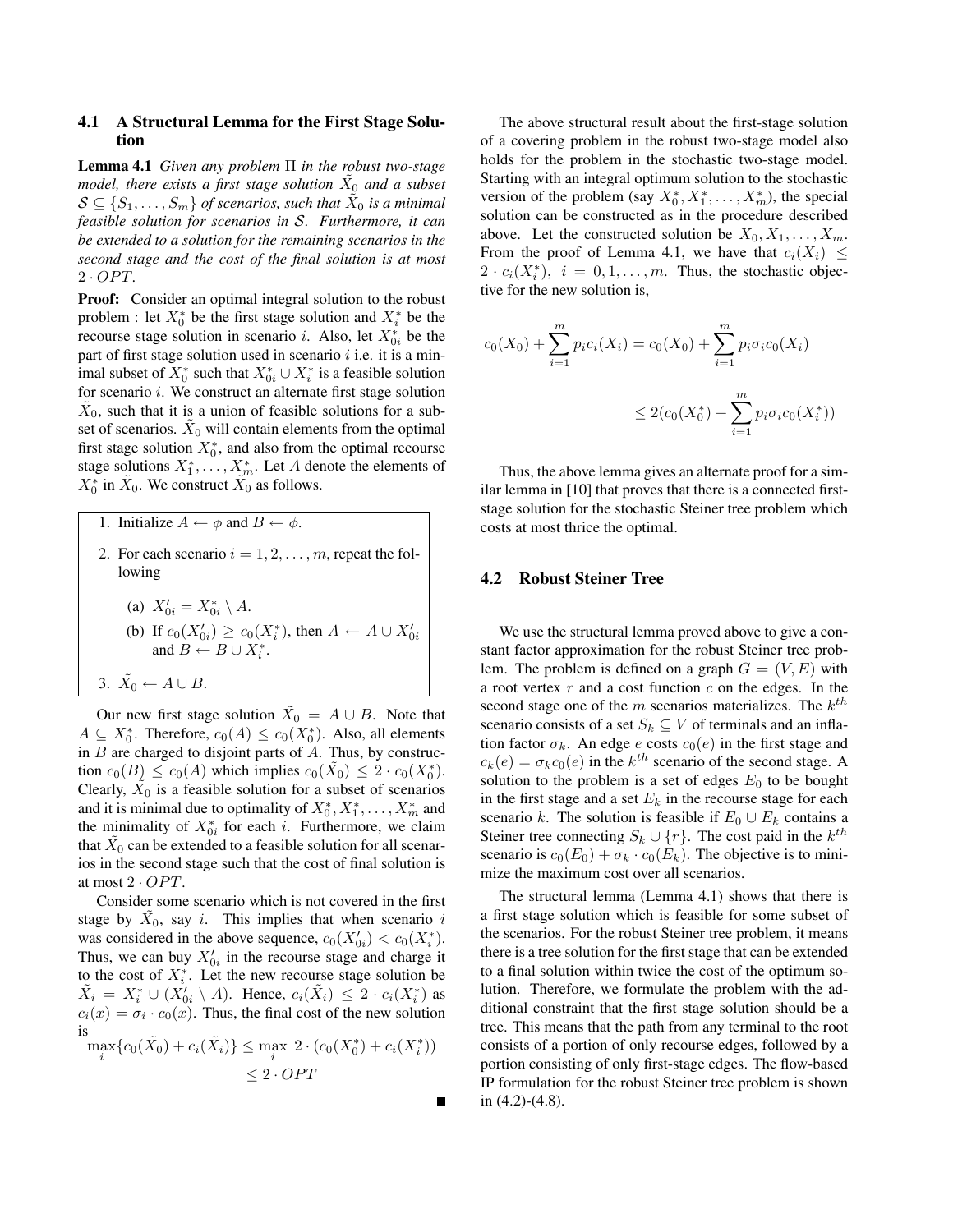$$
\min \, z \tag{4.2}
$$

$$
\forall k, \ z \ge \sum_{e \in E} c_0(e) \cdot (x_e^0 + \sigma_k \cdot x_e^k) \tag{4.3}
$$

$$
\forall t \in S_k, \forall k, \sum_{e \in \delta_+(t)} (r_e^0(t) + r_0^k(t)) \ge 1 \tag{4.4}
$$

$$
\forall v \notin \{t, r\}, \forall t \in S_k, \forall k,
$$

$$
\sum_{e \in \delta_+(v)} r_e^0(t) + r_e^k(t) = \sum_{e \in \delta_-(v)} r_e^0(t) + r_e^k(t) \qquad (4.5)
$$

$$
\sum_{e \in \delta_{-}(v)} r_e^0(t) \le \sum_{e \in \delta_{+}(v)} r_e^0(t) \tag{4.6}
$$

$$
\forall e, \forall t \in S_k, \forall k, \n r_e^k(t) \leq x_e^k
$$
\n(4.7)

$$
r_e^k(t), x_e^k \in \{0, 1\} \tag{4.8}
$$

This formulation is similar to one used by Gupta et al. in [10], where they give a constant factor approximation for the stochastic Steiner tree problem. The  $x^0$  variables are indicators for the edges in the first stage, and,  $x^1, x^2, \ldots, x^k$ are the indicators for recourse stage edges. For a terminal t in scenario k, the variable  $r_e^k(t)$  indicates whether edge  $e$  is used in the recourse portion of t's path to the root, and  $r_e^0(t)$  indicates whether it is used in the first-stage<br>portion of the path. These flow variables are directed: for portion of the path. These flow variables are directed; for  $e = (u, v)$ , the variable  $r_{uv}^k(t)$  denotes the flow of com-<br>modity t along a recourse edge in the direction u to u modity  $t$  along a recourse edge in the direction  $u$  to  $v$ . Given these directed flow variables, the cut-sets are defined as  $\delta_+(S) = \{e = (u, v) : u \in S, v \notin S\}$  and  $\delta_{-}(S) = \delta_{+}(V \setminus S)$ . Note, however, that the edge installation variables  $x_e^k$  refer to undirected edges.

Consider the LP relaxation of the above IP formulation obtained by dropping the integrality constraints. Let  $z_{IP}$  be the cost of the optimum IP solution,  $\tilde{z}$  be the optimum LP solution and *OPT* be the optimum solution of the original instance. From Lemma 4.1, we know that  $z_{IP} \leq 2OPT$ . The fractional LP solution can be rounded using the same rounding scheme as that of Gupta et al. [10]. Thus, the following lemma can be derived from [10].

**Lemma 4.1** *([10])* Let  $\tilde{z}, \tilde{x}^0, \tilde{x}^1, \ldots, \tilde{x}^k$  be a fractional so*lution to the linear relaxation of the IP in (4.2)-(4.8). It can be rounded to obtain an integral solution*  $T^0, T^1, \ldots, T^k$ , *such that*  $T^0 \cup T^i$  *connects*  $S_i \cup \{r\}$ ,  $\forall i$ *. Furthermore,*  $c_0(T^0) \leq 15 \cdot \sum_{e \in E} c_0(e) \cdot x_e^0$  and  $\forall i, c_i(T^i) \leq 15$ .  $\sum_{e\in E} c_i(e) \cdot x_e^i$ .

**Theorem 4.2** *The Robust Steiner Tree Problem can be approximated within a factor of* 30 *in polynomial time.*

**Proof:** Lemma 4.1 shows that the optimum fractional solution of the LP relaxation can be rounded to an integral solution such that cost of each scenario is increased by at most a factor of 15. Thus,  $z_{IP} \leq 15 \cdot \tilde{z} \leq 30 \cdot OPT$ . Hence, we obtain a 30-approximation for the Robust Steiner Tree problem.

### **5 Other Robust Optimization Problems**

In this section, we consider some other combinatorial problems in the two-stage robust model and give approximation algorithms for them.

# **5.1 Covering Problems of Shmoys and Swamy [23]**

Two-stage stochastic set covering problems were studied in a general setting by Shmoys and Swamy in [23], where they showed how a  $\rho$ -approximation algorithm for the single stage problem gives a  $2\rho$ -approximation for the corresponding two stage stochastic version. The key idea is to observe that every element will be at least half-covered by the first- or second-stage sets that contain it. By scaling up both first- and second-stage by a factor of two, and using the rounding algorithm on both scaled solutions, one obtains a solution with the promised guarantee. A major contribution of [23] is a polynomial-time approximation scheme to solve the two-stage stochastic programs even though the underlying problem may be  $\#P$ -complete.

A simple application of the above method to polynomialsized robust problems gives a simple  $2\rho$ - approximation algorithm for covering problems allowing a  $\rho$ -approximate single stage rounding method.

Consider the demand-robust version of minimum vertex cover: nodes have different costs in the first stage and in each of the scenarios in the second stage, while each scenario consists of a subgraph of the complete graph on the nodes. The goal is to choose some vertices in the first stage and for every scenario, augment the chosen set at the second-stage costs to form a vertex cover of the edges in this scenario. A simple corollary of the above observation along with the classical 2-approximation rounding result for regular vertex cover gives the following simple result.

**Theorem 5.1** *The demand-robust vertex cover problem can be approximated within a factor of 4.*

#### **5.2 Robust Facility Location**

In this problem we are given a set of facilities  $F$  and a set of clients  $S_1, S_2, \ldots, S_m$  for each scenario. A metric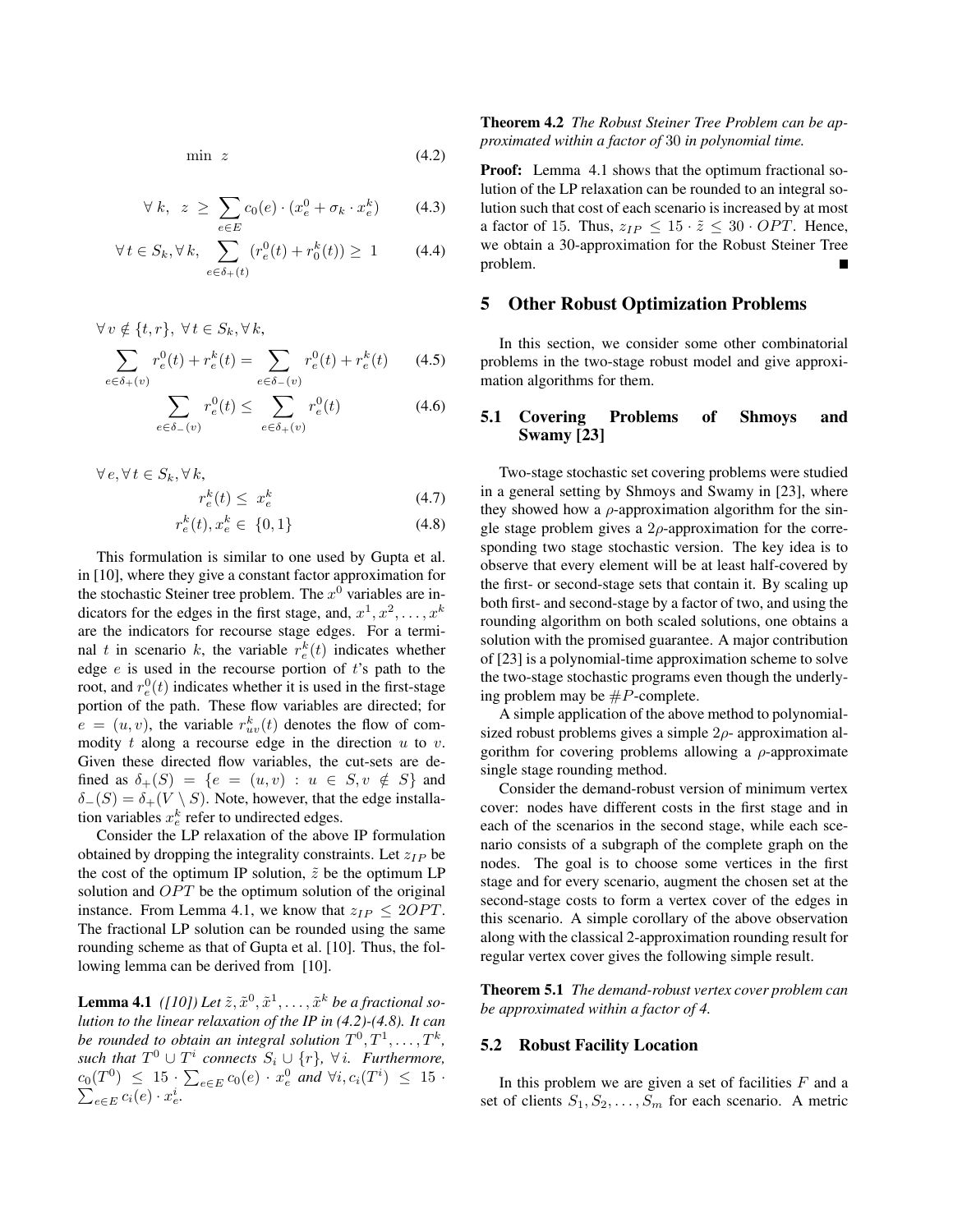$c_{ij}$  specifies the distances between every client and every facility. Facility *i* has a first-stage opening cost of  $f_i^0$ , and a recourse cost of  $f_i^k$  in scenario k. Note that in this case we can handle general second stage costs unlike the model stated earlier where the second stage costs change by certain inflation factors  $\sigma_1, \sigma_2, \ldots, \sigma_m$ .

Our approximation algorithm proceeds along the lines of the LP-rounding algorithm due to Ravi and Sinha [19]. The algorithm in [19] rounds a fractional solution such that the cost of each scenario in the integral solution is bounded by 5 times its cost in the fractional solution. Thus, the same techniques give a 5-approximation for robust facility location.<sup>1</sup>

**Theorem 5.2** *The demand-robust facility location problem can be approximated within a factor of* 5*.*

# **6 Conclusion and Open Problems**

In this paper, we introduce a new model called demandrobustness and give approximation algorithms for some combinatorial problems in this model. There seems to be an interesting parallel between stochastic and robust settings. For example, the rounding techniques for the stochastic Steiner tree problem can be adapted to the robust version of the same problem. Similarly, the rounding technique used for robust min-cut and multi-cut can be adapted to stochastic min-cut and multi-cut with a slight modification. It would be interesting to prove a general result showing that a  $\rho$ -approximation for a stochastic optimization problem leads to a  $O(\rho)$ -approximation for the robust version of the problem and vice-versa.

# **References**

- [1] Dimitris Bertsimas and Melvyn Sim. The price of robustness. *Operation Research*, 52(2):35–53.
- [2] Dimitris Bertsimas and Melvyn Sim. Robust discrete optimization and network flows. *Mathematical Programming Series B*, 98:49–71.
- [3] J. Birge and F. Louveaux. *Introduction to Stochastic Programming*. Springer, Berlin, 1997.
- [4] George B. Dantzig. Linear programming under uncertainty. *Management Sci.*, 1:197–206, 1955.
- [5] Kedar Dhamdhere, R. Ravi, and Mohit Singh. On twostage stochastic minimum spanning trees. In *IPCO*, 2005.
- [6] Guy Even, Joseph Naor, Satish Rao, and Baruch Schieber. Divide-and-conquer approximation algorithms via spreading metrics. In *IEEE Symposium on Foundations of Computer Science*, pages 62–71, 1995.
- [7] Guy Even, Joseph Naor, Baruch Schieber, and Madhu Sudan. Approximating minimum feedback sets and multicuts in directed graphs. *Algorithmica*, 20(2):151–174, 1998.
- [8] Naveen Garg, Vijay V. Vazirani, and Mihalis Yannakakis. Approximate max-flow min-(multi)cut theorems and their applications. *SIAM J. Comput.*, 25(2):235–251, 1996.
- [9] Anupam Gupta, Martin Pál, R. Ravi, and Amitabh Sinha. Boosted sampling: approximation algorithms for stochastic optimization. In *Proceedings of the 36th annual ACM symposium on Theory of computing (STOC)*, pages 417–426, 2004.
- [10] Anupam Gupta, R. Ravi, and Amitabh Sinha. An edge in time saves nine: LP rounding approximation algorithms for stochastic network design. In *Proceedings of the 45th Annual IEEE Symposium on Foundations of Computer Science (FOCS)*, 2004.
- [11] Nicole Immorlica, David Karger, Maria Minkoff, and Vahab Mirrokni. On the costs and benefits of procrastination: Approximation algorithms for stochastic combinatorial optimization problems.
- [12] P. Kouvelis and G. Yu. *Robust Discrete Optimisation and Its Applications*. Kluwer Academic Publishers, Netherlands, 1997.
- [13] F. T. Leighton and S. Rao. An approximate max-flow min-cut theorem for uniform multicommodity flow problems with applications to approximation algorithms. In *Proceedings of the 29th Annual IEEE Symposium on Foundations of Computer Science (FOCS)*, pages 422–431, 1988.
- [14] R. D. Luce and H. Raiffa. *Games and Decision*. Wliey, New York, 1957.
- [15] M. Mahdian, Y. Ye, and J. Zhang. A 1.52 approximation algorithm for the uncapacitated facility location problem. In *Approximation Algorithms for Combinatorial Optimization (APPROX)*, pages 229–242, 2002.
- [16] J. W. Milnor. Games against nature. In R. M. Thrall, C. H. Coombs, and R. L. Davis, editors, *Decision Processes*. Wiley.

<sup>&</sup>lt;sup>1</sup>Although Ravi and Sinha<sup>[19]</sup> have claimed an 8-approximation, a more careful analysis of their algorithm gives a 5-approximation.